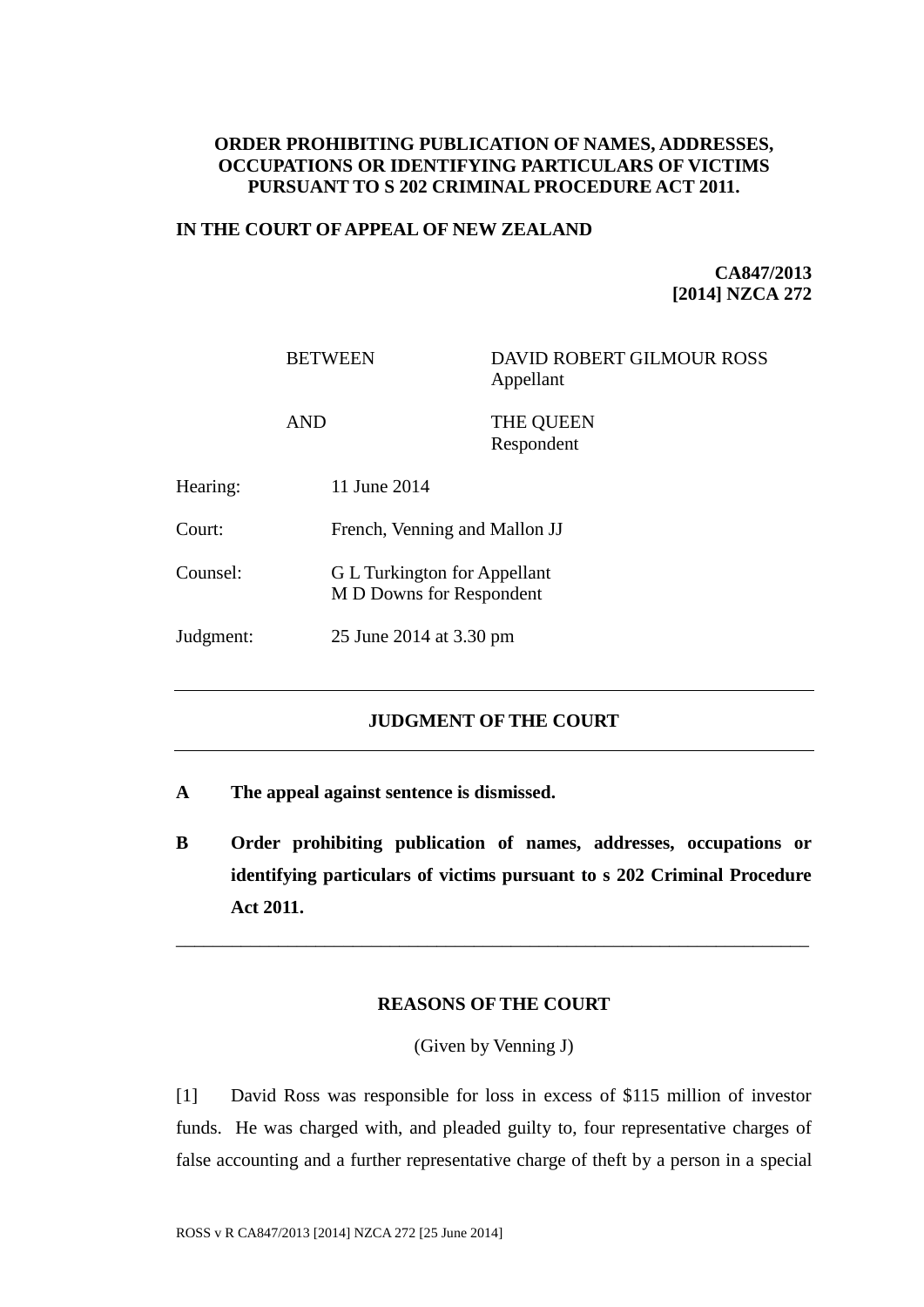relationship.<sup>1</sup> He also pleaded to charges of supplying false information, dishonestly obtaining authorisation to act as an authorised financial adviser and acting as a broker without registration. $^{2}$ 

[2] On 15 November 2013 Judge Denys Barry sentenced Mr Ross to eight years' imprisonment on the charges of false accounting under s 260 of the Crimes Act 1961 and two years, 10 months on the other Crimes Act charges.<sup>3</sup> The sentence of two years, 10 months was cumulative, leading to an overall sentence of 10 years, 10 months' imprisonment. The Judge also imposed a minimum period of imprisonment (MPI) of five years, five months. The MPI was structured in accordance with this Court's decision of *Van Wakeren v R* by four years being imposed on one charge under s 260 and a cumulative one year, five months being imposed on the theft charge. $4$ 

#### **Background**

 $\overline{a}$ 

[3] Mr Ross was a financial adviser for approximately 23 years. He offered investment and fund management services through Ross Asset Management Ltd (RAM). He was the sole director of RAM and solely responsible for decision-making in respect of its operations. He instructed administrative staff employed by the company to enter false security transactions into its computer systems. The false security transactions were recorded as being conducted through a fictitious broker named Bevis Marks.

[4] Between approximately 30 June 2000 and 30 September 2012 Mr Ross caused fictitious transactions for securities held by Bevis Marks to be entered into RAM's computer system. The transactions purported to show profits of some \$351 million. Between the same dates he caused fictitious transactions accounting for the closing position in relation to securities held by Bevis Marks totalling some \$385 million to be entered into the system.

<sup>1</sup> Crimes Act 1961, ss 252 (prior to 1 October 2003), 260 and 220.

<sup>2</sup> Financial Markets Authority Act 2011, s 61(1); Financial Advisers Act 2008, s 136; and Financial Service Providers (Registration and Dispute Resolution) Act 2008, s 11.

<sup>3</sup> *Serious Fraud Office v Ross* DC Wellington CRI-2013-085-7462, 15 November 2013.

<sup>4</sup> *Van Wakeren v R* [2011] NZCA 503 at [72]–[87].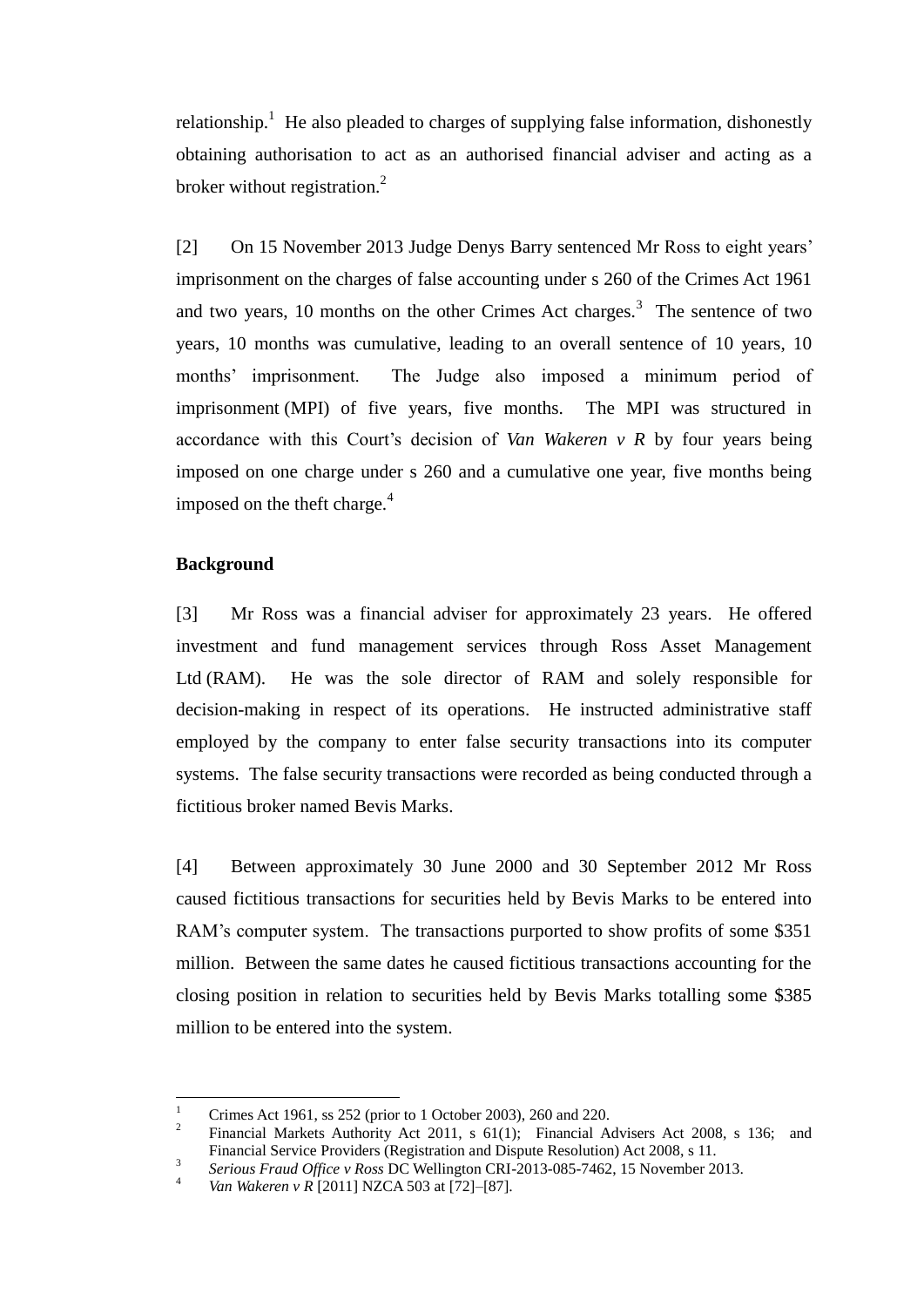[5] RAM provided quarterly investment reports to its investors generated from its computer system. The false accounting hid losses from investors and/or overstated the performance of some investors' portfolios. Information contained in the quarterly investment reports was instrumental in attracting new investors and/or causing existing investors to either maintain their existing investments or invest further funds with the company. RAM's management fees and commissions were also calculated based on the fictitious amounts. Between 1 October 2003 and 31 October 2012 Mr Ross had control of over \$200 million of investor funds through RAM. Mr Ross used the funds primarily to repay investments of other investors in the mode of a classic Ponzi scheme. Some funds were also used for business expenditure. Investors in RAM from both New Zealand and overseas lost over \$115 million as a result of Mr Ross's actions.

[6] The less serious offending prosecuted by the Financial Markets Authority (FMA) related to Mr Ross's failure to apply to be registered to provide broking services, making a false declaration when applying for authorisation as an accredited financial adviser and, on a later occasion, providing false investment reports in response to a notice from the FMA.

[7] Mr Ross's offending was discovered in November 2012 when the FMA obtained asset preservation orders and receivers and managers were appointed for Mr Ross, RAM and other associated entities following complaints from a number of investors about Mr Ross's handling of their funds. RAM and the associated entities were subsequently placed in liquidation.

[8] In November 2013 Mr Ross and his wife settled claims against Mrs Ross by the liquidators and receivers. Mr Ross assigned all assets over which he held an interest, save for his wife's claim for a half share to the matrimonial home held by family trusts. Mr Ross remains personally liable for the investor losses but there is no prospect of any further recovery of significance from him.

[9] Mr Ross accepted his offending and pleaded guilty at an early stage. He read a letter to the Court at sentencing expressing his profound sorrow at what he had done.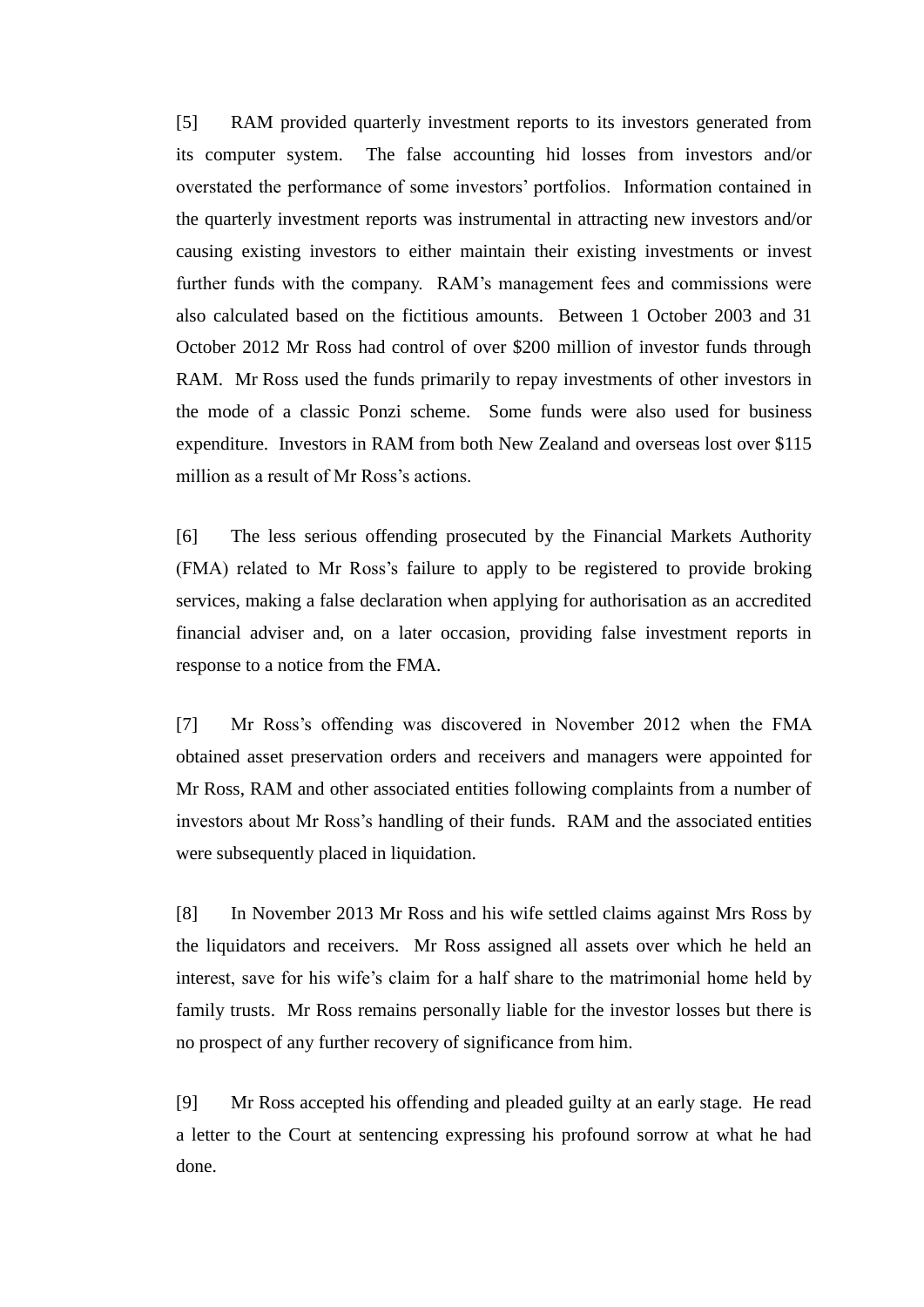## **The Judge's sentencing**

[10] Mr Ross pleaded guilty after Judge Hobbs had given him a sentencing indication of an end sentence of in excess of 10 years with a minimum period of imprisonment of six years.<sup>5</sup>

[11] Judge Barry considered that the particularly aggravating feature of Mr Ross's offending was its scale. With overall losses at around \$115 million, at least 700 victims and a sustained period of offending of over 12 years, it was at the most serious level of commercial fraud in New Zealand. The Judge took a starting point of 16 years. He then applied a 10 per cent or 19 month reduction to take account of Mr Ross's remorse, which he accepted was genuine (albeit manifest only after the involvement of the FMA), cooperation with authorities, the nominal reparation and Mr Ross's fragile health. He accepted Mr Ross was suffering from depression triggered by the reality of his position. The Judge also took into account that a long prison sentence was more difficult for an elderly person. Mr Ross was 63 at the time of sentence.

[12] The Judge then gave a full discount of 25 per cent for the early guilty plea, leading to an end sentence of 10 years, 10 months' imprisonment. As the lead offending under s 260 of the Crimes Act carried a maximum of 10 years' imprisonment, he imposed a sentence of eight years on the lead offences and imposed sentences of two years, 10 months, concurrent with each other but cumulative on the eight year sentence, on the other Crimes Act charges.

[13] On the Financial Markets Authority Act 2011 and Financial Advisers Act 2008 charges, which carried fines only, Mr Ross was convicted and discharged as a fine was untenable. On the charge under the Financial Service Providers (Registration and Dispute Resolution) Act 2008 Mr Ross was sentenced to eight months' imprisonment, also concurrent.

[14] The Judge then considered whether to impose a minimum period of imprisonment. He considered that Mr Ross's offending was sufficiently serious that

 $\frac{1}{5}$ *Serious Fraud Office v Ross* DC Wellington CRI-2013-085-6852, 22 August 2013.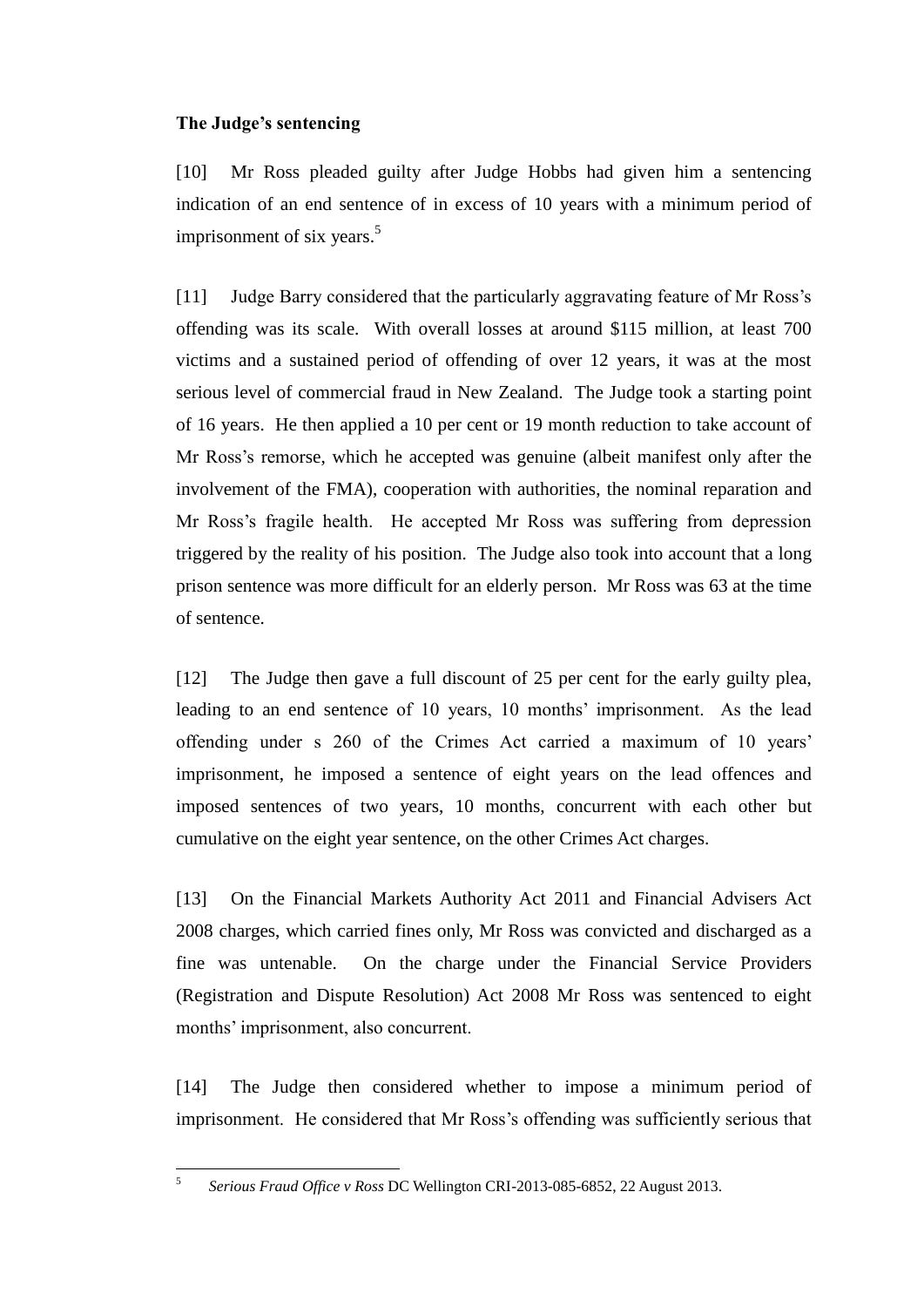the ordinary minimum length of imprisonment would not be enough to denounce, deter or effectively punish the offending. He accepted there was no issue about community safety or protection but still fixed the MPI at 50 per cent of the end sentence, which led to the MPI of five years and five months.

[15] The Judge also ordered reparation in terms of the deed agreed by the parties providing for whatever assets Mr Ross had to go to the receivers.

## **The appeal**

[16] Mr Turkington accepted it was open to Judge Barry to impose an MPI but submitted the Judge erred in imposing an MPI of five years, five months' imprisonment, which was 50 per cent of the overall term of imprisonment.

[17] Mr Turkington submitted that in arriving at the MPI the Judge failed to consider all relevant factors, particularly Mr Ross's personal circumstances. He argued that having regard to Mr Ross's cooperation with authorities, remorse, efforts at reparation, early guilty plea, age and health the MPI should have been no more than four years. He emphasised the need for the Court to consider Mr Ross's rehabilitation in his twilight years.

[18] In his written submissions Mr Turkington noted that the closest comparable sentence for fraud was that imposed in *R v Swann*, where the fraud allegations had been contested.<sup>6</sup> Stevens J imposed an MPI of four years and six months, just under 50 per cent of Mr Swann's total sentence of nine years, six months' imprisonment. But Mr Swann was only 47 years old. Mr Turkington submitted that considerations of accountability, deterrence and denunciation fell away in the present case and the minimum period of five years, five months dashed all hope. It was a crushing sentence for Mr Ross at the age of 63.

### **Decision**

[19] Although Mr Turkington accepted the imposition of an MPI was open to the Judge we note that the wording of the Sentencing Act changed over the period of

 $\sqrt{6}$ <sup>6</sup> *R v Swann* HC Dunedin CRI-2007-012-4181, 11 March 2009.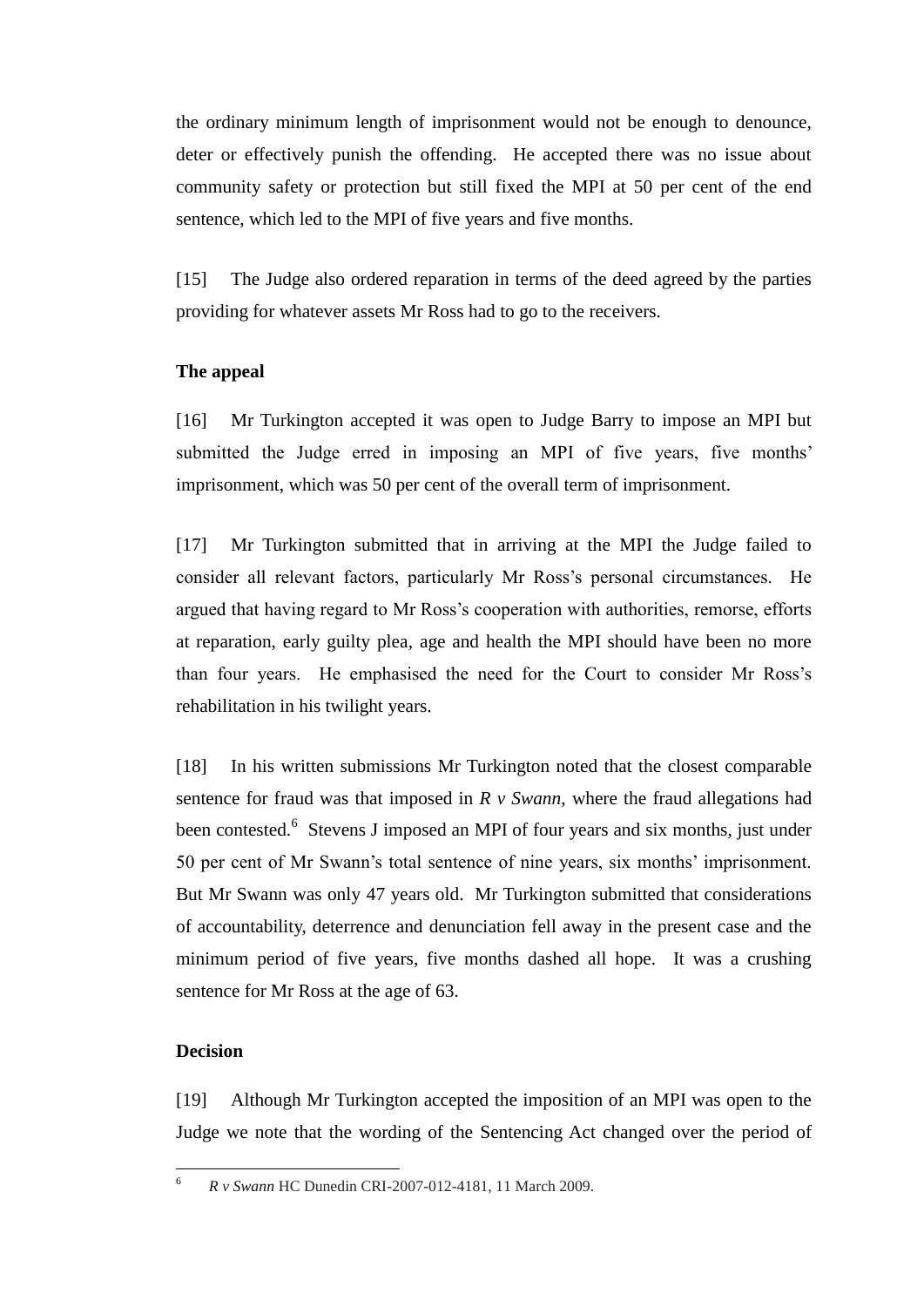Mr Ross's offending. From the commencement of the Sentencing Act 2002 until 6 July 2004, in order to impose an MPI the court had to be:<sup>7</sup>

satisfied that the circumstances of the offence are sufficiently serious to justify a minimum period of imprisonment that is longer than the period otherwise applicable under section 84(1) of the Parole Act 2002.

- [20] From 7 July 2004 the test was altered to the following:<sup>8</sup>
	- (2) The court may impose a minimum period of imprisonment that is longer than the period otherwise applicable under section 84(1) of the Parole Act 2002 if it is satisfied that that period is insufficient for all or any of the following purposes:—
		- (a) holding the offender accountable for the harm done to the victim and the community by the offending:
		- (b) denouncing the conduct in which the offender was involved:
		- (c) deterring the offender or other persons from committing the same or a similar offence:
		- (d) protecting the community from the offender.

[21] The offending in the present case extended from 30 June 2000 to 30 September 2012. The MPI was imposed on the offending that occurred after 1 October 2003, so most of the offending occurred in the period after the amendment to s 86(2) came into force on 7 July 2004. However, to the extent that an MPI could only have been imposed if the court was satisfied the circumstances of the offence were sufficiently serious to justify an MPI, the test is satisfied because the circumstances of the offending in this case, as noted above at [11], take the offending well beyond the ordinary range of offending for even serious or complex fraud.<sup>9</sup>

[22] Mr Turkington focussed his submissions on the wording of s 86(2) that applied after 7 July 2004. He submitted the Judge had failed to take into account the considerations referred to by this Court in *R v Gordon*: 10

[48] At the second stage of the sentencing inquiry, where a minimum period of imprisonment is being considered, it is necessary to reconsider all of the sentencing principles in ss 7, 8 and 9. Judge Taumaunu identified a

 $\frac{1}{7}$ Sentencing Act 2002, s 86(2) as it applied from 30 June 2002 to 6 July 2004.

<sup>8</sup> Sentencing Act, s 86(2) as it applied from 7 July 2004.

<sup>9</sup> See *R v Brown* [2002] 3 NZLR 670 (CA).

<sup>10</sup> *R v Gordon* [2009] NZCA 145.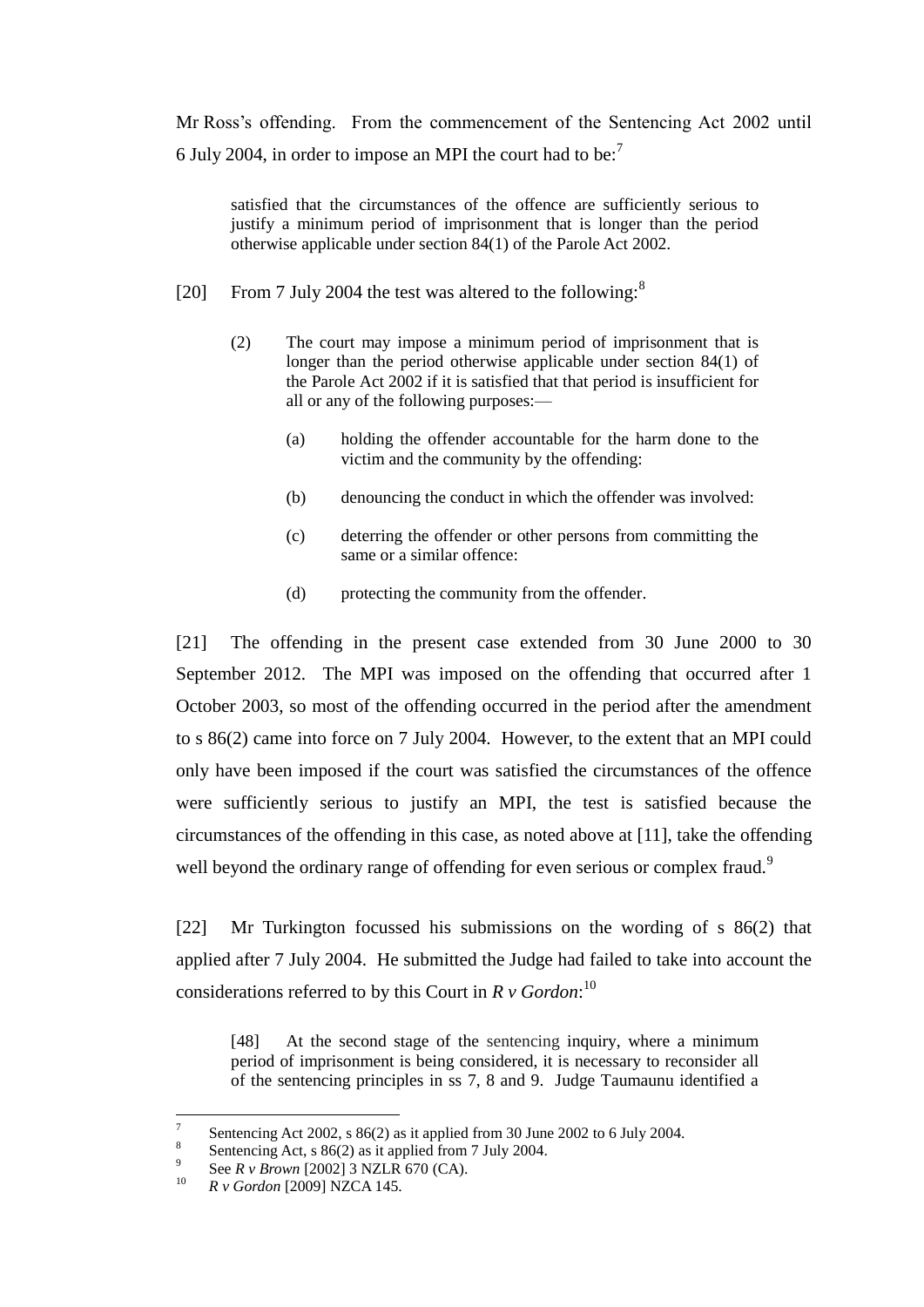number of mitigating features, which together justified a discount of 25% from his starting point. Those factors included the appellant's early guilty plea and genuine remorse, previous good character, a period of service in the army, and difficult personal circumstances which it is unnecessary to canvass here. Taken in combination, factors such as those would ordinarily suggest a minimum period of imprisonment falling short of the maximum two-thirds of the finite sentence, despite the undoubted gravity of the offending.

[23] However, while the Judge did not expressly refer again to Mr Ross's guilty plea, remorse and personal factors when considering the imposition of the MPI, he was clearly aware of those factors having taken them into account when fixing the lead sentence. We are satisfied the Judge would have taken them into account, to the extent he could, when imposing the MPI in this case.

[24] We say to the extent he could because we also accept the force of Mr Downs' submission that in this case Mr Ross's personal circumstances were outweighed by the gravity of his offending. As this Court went on to observe in *R v Gordon*:

[49] … there may be cases in which the circumstances of the offending are of such gravity as to completely outweigh factors personal to the offender, … .

[25] We do not agree with Mr Turkington's submission that the Court's observation should be restricted to instances of serious sexual offending. The point is that if the offending is serious enough of its type (whether it be sexual, fraud or otherwise) the circumstances of it can outweigh considerations of the offender's personal circumstances.

[26] While accepting in this case that there was no need to deter Mr Ross from further offending or to protect the community any further, nevertheless an MPI of a sufficient length was required to hold Mr Ross accountable for the harm done to the numerous victims (some 772) and the community generally by the losses caused and also to denounce his dishonest conduct over such a lengthy period of time. The Judge could have imposed an MPI of up to two-thirds but instead chose a rather more merciful figure of 50 per cent.

[27] As noted, an MPI of just under 50 per cent was imposed in the case of Mr Swann's offending, and in *R v McKelvy* this Court upheld an MPI of 62.5 per